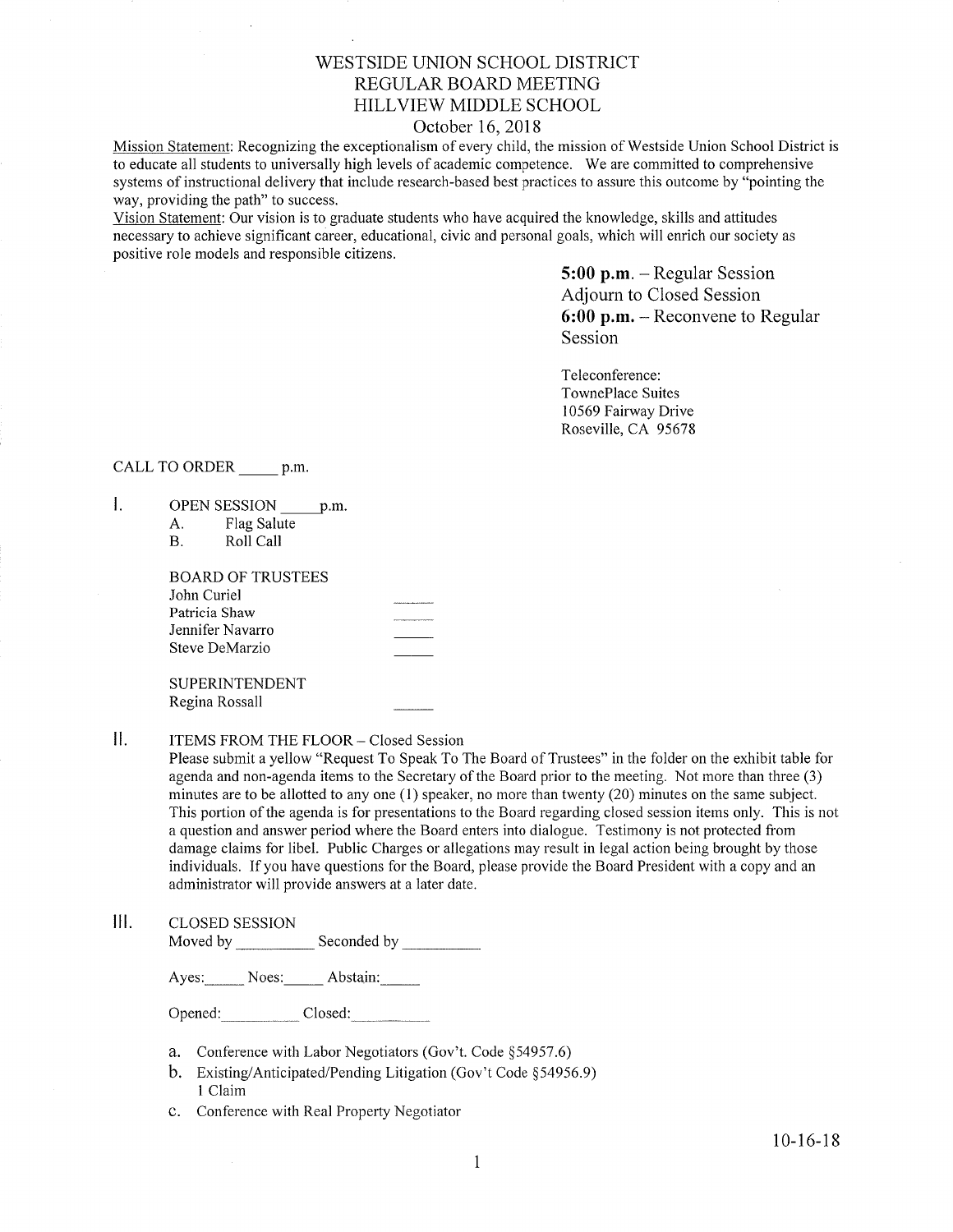- d. Public Employee Discipline/Dismissal/Release/Appointment (Gov't Code \$54957)
- e. Pupil Personnel (Ed Code 35746 and 48918) 3 Cases
- tv. RECONVENE TO OPEN SESSION at p.m.
- V. REPORT OF CLOSED SESSION ACTION
- vt. INTRODUCTION OF BOARD CANDIDATES
- vil. PRESENTATIONS
	- A. Cottonwood Site Presentation and Employee Recognitions
- VIII. HEARING SESSION/STAFF REPORTS
	- A. Board Comments
	- **B.** Staff Reports
		- 1. Assistant Superintendent Administrative Services<br>2. Assistant Superintendent Educational Services
		-
		- 3. Deputy Superintendent 4. Superintendent
		-

#### PERSONAL APPEARANCES  $IX.$

- A. Westside Union Teachers Association Representatives
- B. California School Employees Association Representatives
- C. Parent Teacher Association Representatives
- D. West Antelope Valley Educational Foundation Representatives

#### ITEMS FROM THE FLOOR  $X_{1}$

Please submit a yellow "Request To Speak To The Board of Trustees" in the folder on the exhibit table for agenda and non-agenda items to the Secretary of the Board prior to the meeting. Not more than three (3) minutes are to be allotted to any one (1) speaker, no more than twenty (20) minutes on the same subject. This is not a question and answer period where the Board enters into dialogue. Testimony is not protected from damage claims for libel. Public Charges or allegations may result in legal action being brought by those individuals. If you have questions for the Board, please provide the Board President with a copy and an administrator will provide answers at a later date.

#### PUBLIC HEARING None XI

### XII. BUSINESS SESSION

A. Organizational/Governance<br>1. Agenda

Moved by \_\_\_\_\_\_\_\_\_\_\_\_\_ Seconded by \_

To approve the Agenda of the Regular Meeting of October 16,2018

Ayes: Noes: Abstain:

Actions proposed for the Consent Calendar, are items with adopted policies and approved practices of the District and are deemed routine in nature. They will be acted upon in one motion, without discussions, unless members of the Board request Items 2a -2e Goal #

Item I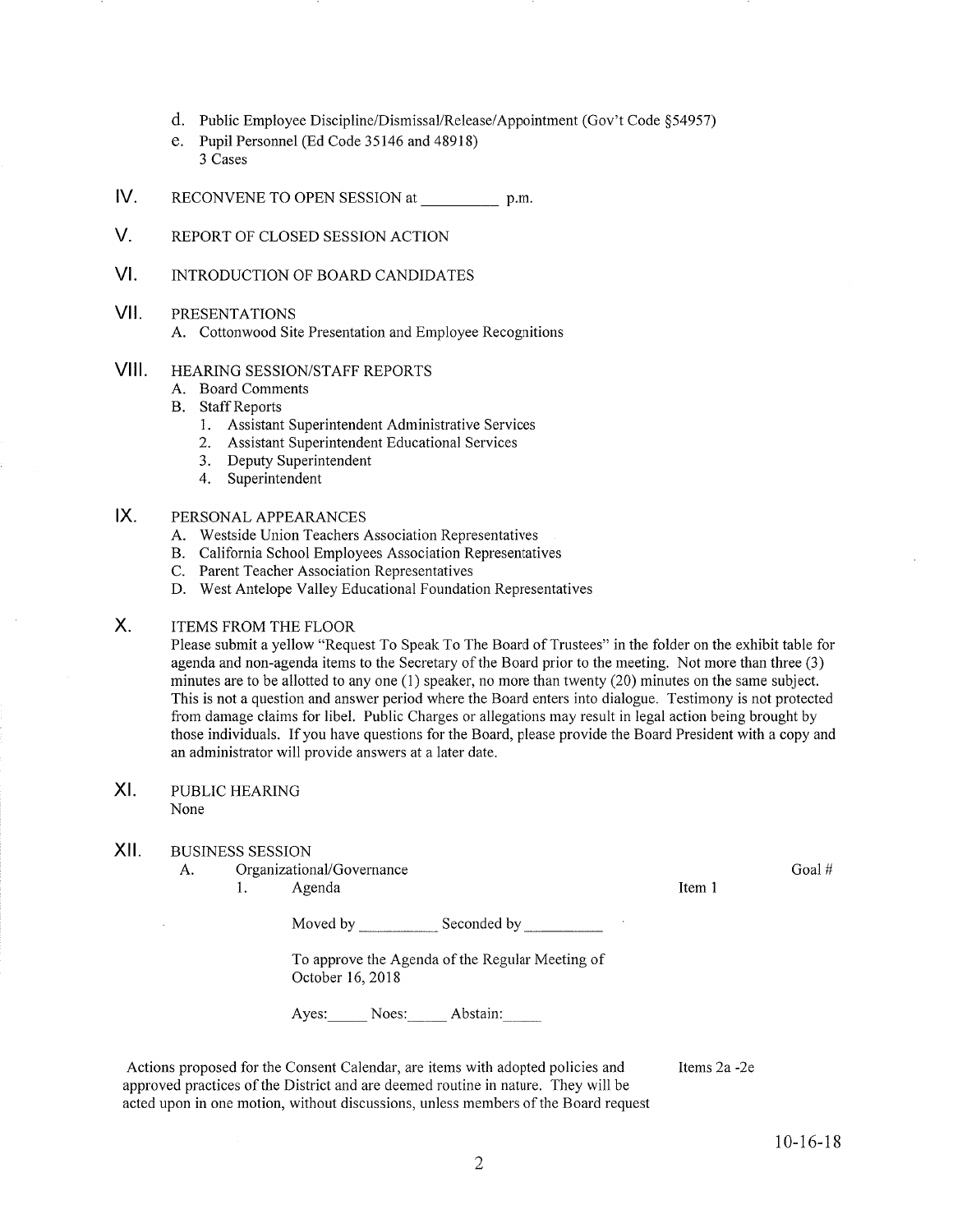|           |           | after the approval of the consent agenda the item(s) will be heard.                                                                                                         |          |
|-----------|-----------|-----------------------------------------------------------------------------------------------------------------------------------------------------------------------------|----------|
|           | 2.        | Consent<br>Minutes of the Regular Meeting on October 2, 2018<br>a.<br>Personnel Report<br>b.                                                                                |          |
|           |           | Purchase Orders<br>$c_{\cdot}$                                                                                                                                              |          |
|           |           | Consultant/Contract Schedule<br>d.                                                                                                                                          |          |
|           |           | Conference/Workshop Schedule<br>e.                                                                                                                                          |          |
|           |           |                                                                                                                                                                             |          |
|           |           | Approval of the Consent Items as presented                                                                                                                                  |          |
|           |           | Ayes: Noes: Abstain:                                                                                                                                                        |          |
|           | 3.        | Interdistrict Attendance Agreement between Westside<br>Union School District and Keppel Union School District<br>effective July 1, 2018 – June 30, 2023.                    | Item 3   |
|           |           |                                                                                                                                                                             |          |
|           |           | Approval of the Interdistrict Attendance Agreement<br>between Westside Union School District and Keppel<br>Union School District effective July 1, 2018 - June 30,<br>2023. |          |
|           |           | Ayes: Noes: Abstain:                                                                                                                                                        |          |
|           | 4.        | Discussion Item<br>Board Governance                                                                                                                                         | Item 4   |
| <b>B.</b> | 5.        | <b>Educational Services</b><br>Revised Board Policy 5117, Interdistrict Attendance                                                                                          | Item 5   |
|           |           |                                                                                                                                                                             |          |
|           |           | Moved by Seconded by Seconded by                                                                                                                                            |          |
|           |           | Approval of the second and final reading of revised Board<br>Policy 5117, Interdistrict Attendance                                                                          |          |
|           |           | Ayes: Noes: Abstain:                                                                                                                                                        |          |
| C.        | Personnel |                                                                                                                                                                             |          |
|           | 6.        | Short Term Staff Permit (STSP)                                                                                                                                              | Item $6$ |
|           |           |                                                                                                                                                                             |          |
|           |           | Approval of the Short Term Staff Permit (STSP)                                                                                                                              |          |
|           |           | Ayes: Noes: Abstain:                                                                                                                                                        |          |

a -)

an item's removal. The item will then be removed from the motion to approve and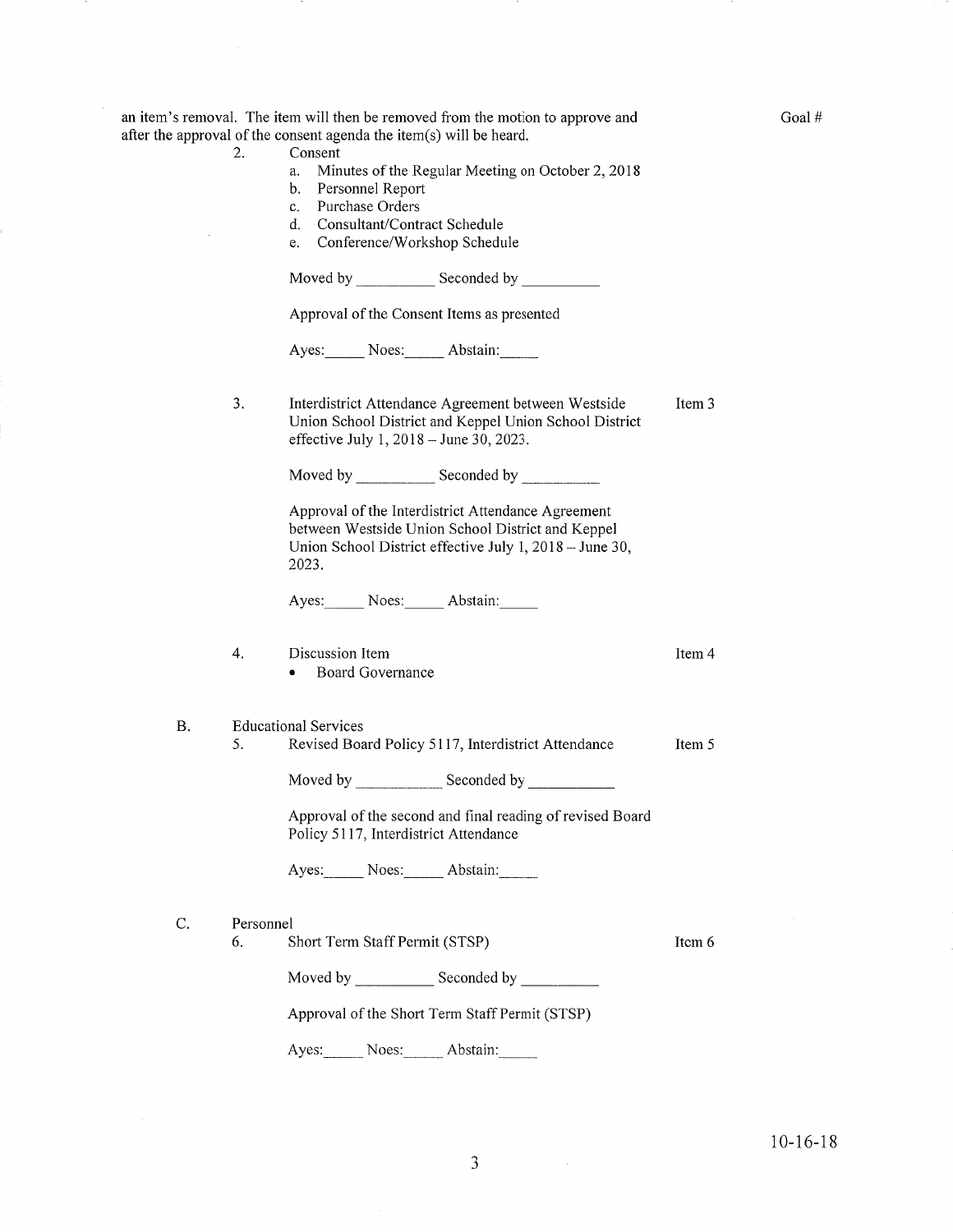D. Business Services

> 1. Revised Administrative Regulation 3350, Travel/Conference Expenses

> > Moved by Seconded by Seconded by Seconded by Seconded by Seconded by Seconded by Seconded by Seconded by Seconded by Seconded by Seconded by Seconded by Seconded by Seconded by Seconded by Seconded by Seconded by Seconded

Approval of the second and final reading of the revised Administrative Regulation 3350, Travel/Conference Expenses.

Ayes: Noes: Abstain:

8. Medallion Contracting Proposition 39 HVAC Upgrades: Item 8 Change Order 0l

Moved by Seconded by Seconded by Seconded by Seconded by Seconded by Seconded by Seconded by Seconded by Seconded by Seconded by Seconded by Seconded by Seconded by Seconded by Seconded by Seconded by Seconded by Seconded

Approval of the Medallion Contracting Proposition <sup>39</sup> HVAC Upgrades: Change Order <sup>01</sup>

Ayes: Noes: Abstain:

#### XIII. INFORMATION SESSION

- A. Items From The Floor Continued<br>B. Dates to Remember:
- 
- 1. Board Candidate Orientation October 17, 2018<br>
2. Board Candidate Orientation October 30, 3018<br>
3. Regular Board Meeting November 6, 2018<br>
C. Board Comments Continued
	-
	-
	-
- XIV. NEW BUSINESS Future Board Meeting Items
- XV. CLOSED SESSION - Continued
- XVI. RECONVENE TO OPEN SESSION at p.m.
- XVII. REPORT OF CLOSED SESSION ACTION
- XVIII ADJOURNMENT

There being no further business to come before the Board, the regular meeting of October 16, 2018, is adjourned at p.m. by the Board President.

In compliance with the Americans with Disabilities Act, if you need special assistance to access the Board meeting room or to otherwise participate at this meeting, including auxiliary aids or services, please contact Tonya Williams at (661) 722-0716. Notification at least 48 hours prior to the meeting will enable the District to make reasonable arrangements to ensure accessibility to the Board meeting room.

Any writings or documents that are public records and are provided to a majority of the governing board regarding an open session item on this agenda will be made available for public inspection on the District Web Site, www.westside.k12.ca.us or in the District Office located at 41914 50<sup>th</sup> St. West, Quartz Hill, CA 93536 during normal business hours  $(8:00 a.m. - 4:00 p.m.).$ 

Goal #

Item 7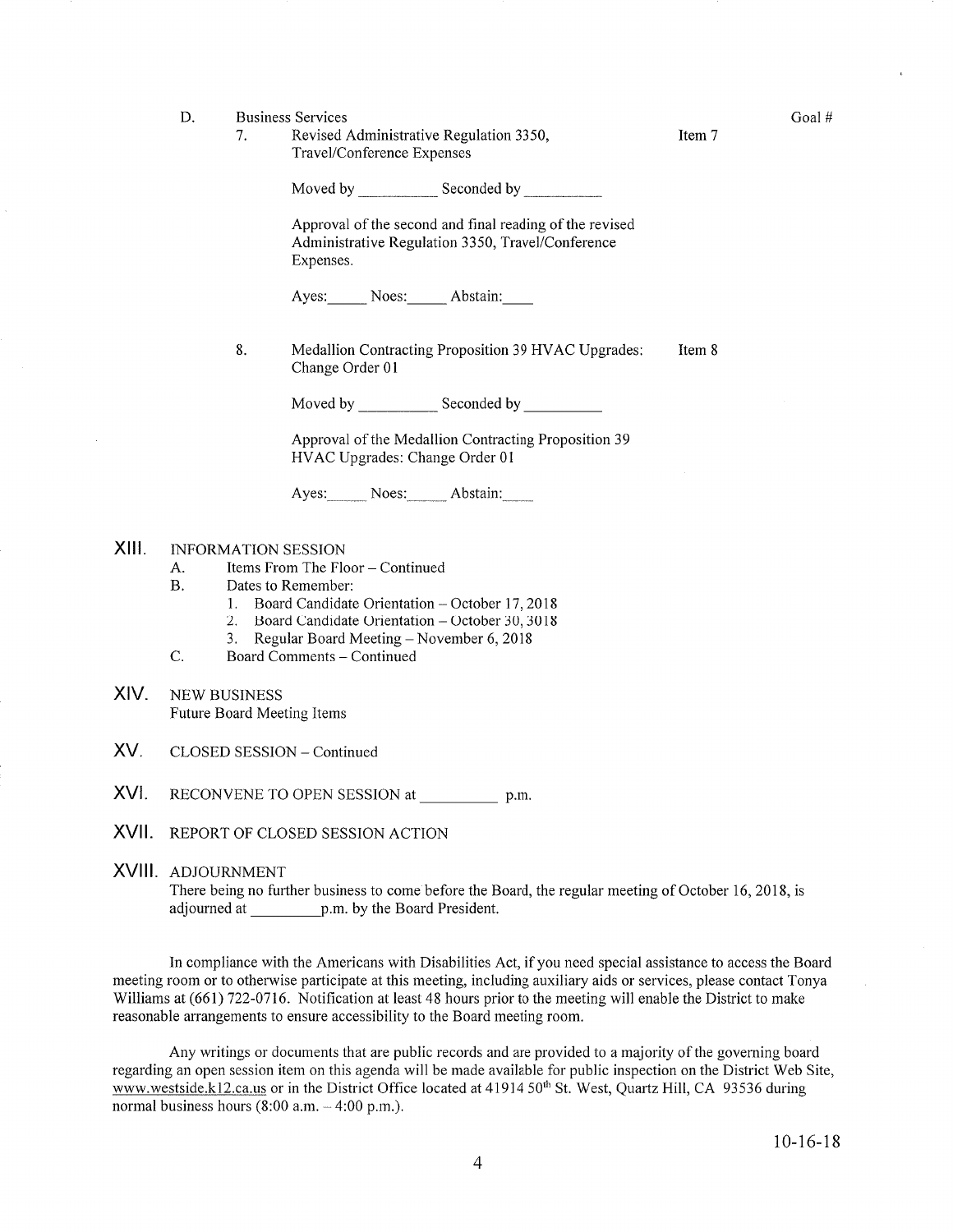# Core Beliefs and Board Goals 2018-2019

# The District uses data to create a learning-oriented culture for both staff and students which defines success in terms of improvement and progress.

#### 1 WE BELIEVE THAT OUR TEACHERS AND STAFF ARE OUR MOST VALUABLE ASSETS AND RESOURCES

2 WE OPERATE WITH TRANSPARENCY, TRUST AND INTEGRITY, GOVERNING IN A DIGNIFIED, PROFESSIONAL MANNER, TREATING EVERYONE WITH CIVILITY AND **RESPECT** 

#### WE ARE ABSOLUTELY COMMITTED TO PROVIDING A SAFE, DISTINGUISHED AND ENGAGING LEARNING ENVIRONMENT THAT ENSURES ALL STUDENTS LEARN TO THEIR HIGHEST POTENTIAL 3

- $\odot$  A. Build the capacity of board and district staff in developing and monitoring data related to goals and priorities specifically in the area of cultural responsiveness and educational equity
- B. A key concern and priority for this governing board is improving the accuracy and consistency of grading which should measure what students know, as they play a crucial role in every aspect of students' academic lives and future lives as global citizens. Areas of concern are: 1) Grades reflect progressive and mastery of content. 2) They are predictable and understood by parents and third parties. 3) That non-academic factors are graded separately. 4) The system adopted is not overwhelming for teachers. èp
- C. The district will continue to develop School Safety protocols. ôp
	- ❖ Annual Report by Educational Services

#### WE ARE ABSOLUTELY COMMITTED TO PROVIDING THE NECESSARY FACILITIES TO MEET THE HOUSING AND EDUCATION NEEDS OF OUR CHANGING STUDENT POPULATION AND A VISION THAT PROMOTES AND SUPPORTS THEIR FUTURE 4

èp A. Continue the Cottonwood Elementary School modernization

\* Annual Report by Business Services

#### WE ARE FISCALLY TRUSTWORTHY AND DEDICATED TO RESPONSIBLE FINANCIAL ACCOUNTABILITY 5

#### WE BELIEVE IN AND PROMOTE PARENT AND COMMUNITY INVOLVEMENT IN WESTSIDE UNION SCHOOL DISTRICT 6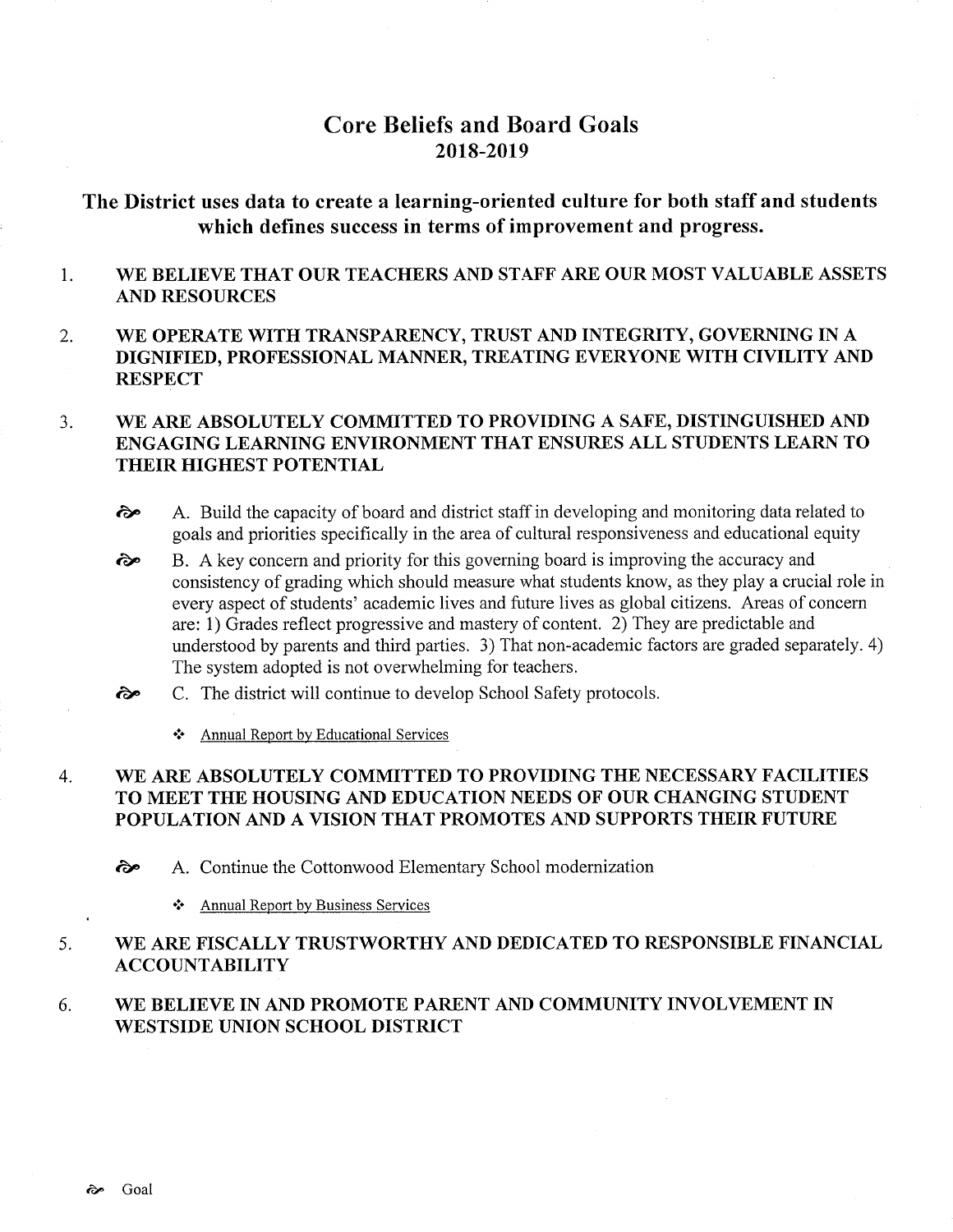### 2018-2019 Board Expectations

# The District uses data to create a learning-oriented culture for both staff and students which defines success in terms of improvement and progress.

### 1. WE BELIEVE THAT OUR TEACHERS AND STAFF ARE OUR MOST VALUABLE ASSETS AND RESOURCES

### EXPECTATIONS:

- a. Provide staff development to enable employees in a job classifications to maintain and improve their skills to meet stated goals of the Board to meet the needs of students. Continuously monitor and re-evaluate formula-driven staffing levels that adequately address student ratios and campus needs for all classifications of employees (classified, certificated, confidential, and administration)
- b. Maintain and monitor administrative training programs to enable existing staff to become administrators or to increase the skills of curent administrators to assume increasing levels of responsibilify in the future as well as immediately assisting with the reduction of attendance issues, traffic safety and student discipline at all school sites. Create programs that enable classified employees who want to become teachers to obtain the necessary information to do so, and work with the CSEA Board to make sure members know about contractual benefits available when taking college classes. As grants become available to help classified employees become teachers, apply for any for which the District is eligible.
- c. Provide ongoing recognition for school achievement, program development, i.e., Califomia Gold Ribbon, Golden Bell, Employee of the Year, and Program Innovation: Joe Walker STEALTH, Gregg Anderson Academy, The IDEA Academy at Cottonwood, Westside Academy and Hillview  $6<sup>th</sup>$  Grade Academy<br>d. Continue a long-term plan to provide total compensation for all positions within the district that is
- competitive with the surrounding Antelope Valley elementary school districts
- 
- e. Provide ongoing training to ensure a safe work place for all employees<br>f. As funds are available revenues will be placed in a separate account to pay for long term post-<br>employment benefits
	- $\approx$  a. d & e Annual Report by Human Resources
	- $\approx$  b & c Annual Report from Superintendent
	- $\sim$  f Annual Report by Business Services

## 2. WE OPERATE WITH TRANSPARENCY, TRUST AND INTEGRITY, GOVERNING IN A DIGNIFIED, PROFESSIONAL MANNER, TREATING EVERYONE WITH CIVILITY AND RESPECT

### EXPECTATIONS

- a. Continue to improve the knowledge level of trustees through ongoing training, participation in political actions that influence improved funding and legislation for educational programs, and programs of independent study. All Board Members will attend the CSBA Annual Education Conference, with a report of sessions attended at a future Board Meeting, and receive a Masters in Governance certification
- b. The board will initiate the annual process for self-evaluation in June
- c. Annually set objectives to meet the goals of the district in June
- d. Continue to improve working relationship with employee unions to enable communications that enhance the overall well-being of the district including all employees
- e. A public-friendly version of the three major budget reports of the year shall be posted on the website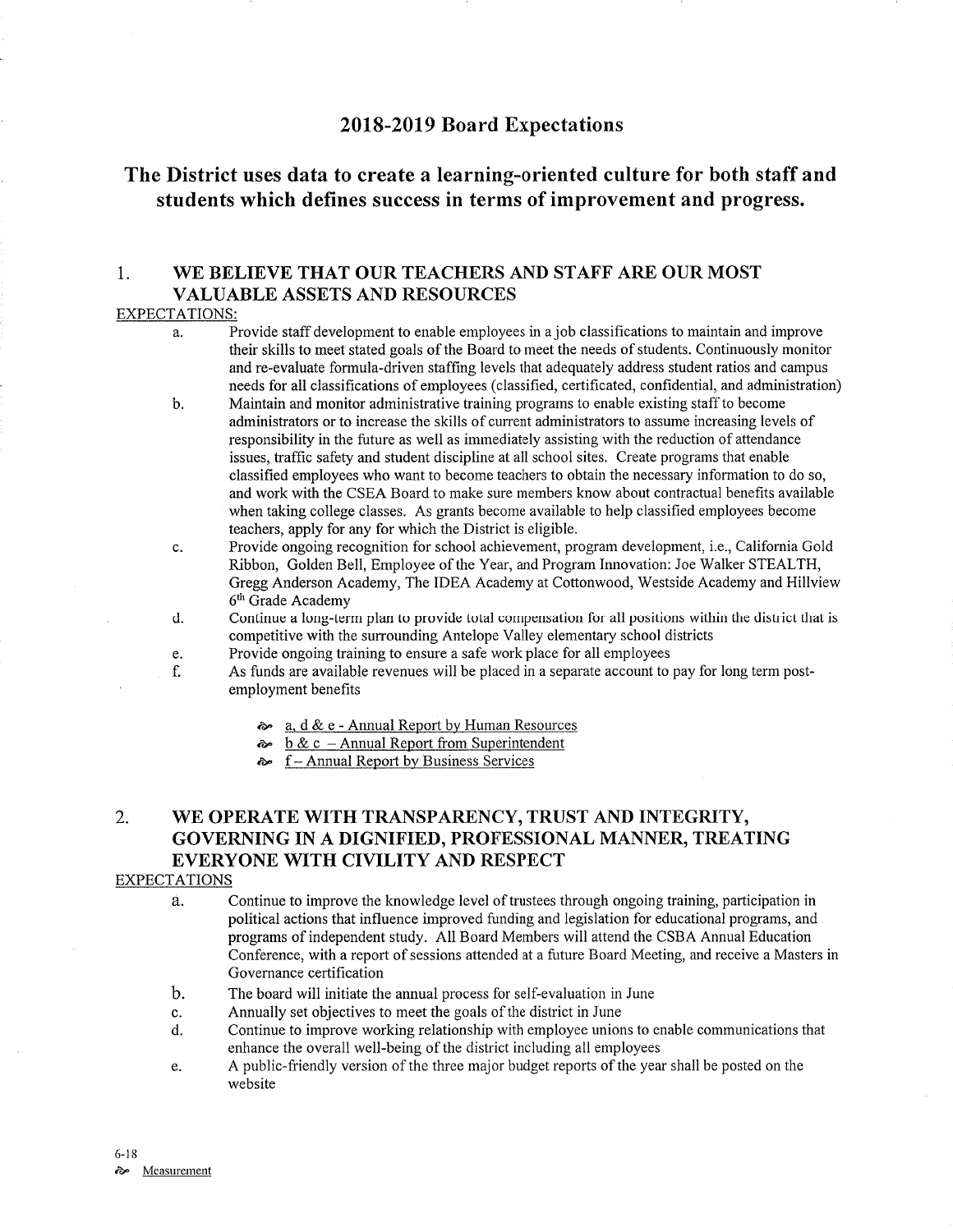### 3. WE ARE ABSOLUTELY COMMITTED TO PROVIDING A SAFE, DISTINGUISHED AND ENGAGING LEARNING ENVIRONMENT THAT ENSURES ALL STUDENTS LEARN TO THEIR HIGHEST POTENTIAL EXPECTATIONS:

- a. Staff will monitor comprehensive plans for improving student achievement including the Local Control Accountabilify Plan (LCAP) and the Comprehensive Safety Plans including the sections related to student discipline.
- b. All students will receive rigorous and effective instruction, support and intervention that afford equitable access to a high quality educational experience in an environment that nutures critical thinking, communication, collaboration, creativity and social responsibilify.
- c. Teachers will use research-based best practices to design and deliver instruction, which addresses the knowledge, concepts and skills outlined in the State Standards. Teachers will design lessons that actively engage the minds of all leamers with that which is to be learned. Learning objectives that describe what students will be able to do successfully and independently at the end of each Iesson will be clearly articulated. Formative assessment will be used to guide and inform instruction. Summative assessment will be used to measure student leaming.
- d. Professional Development will be aligned to improve student outcomes. Data will be collected to substantiate growth in student achievement.

## 4. WE ARE ABSOLUTELY COMMITTED TO PROVIDING THE NECESSARY FACILITIES TO MEET THE HOUSING AND EDUCATION NEEDS OF OUR CHANGING STUDENT POPULATION AND A VISION THAT PROMOTES AND SUPPORTS THEIR FUTURE

### EXPECTATION

- 
- a. Monitor and maintain high-quality information technology systems throughout the District b. Continue to implement sustainable clean energy programs that promote the long-term well-being of both the District's finances and the environment.
- c. Receive annual updates to the District's Facilities Master PIan while exploring and secwing options to finance the plan.
	- $\phi$  b & c Annual Report by Business Services

## 5. WE ARE FISCALLY TRUSTWORTHY AND DEDICATED TO RESPONSIBLE FINANCIAL ACCOUNTABILITY

### EXPECTATIONS:

- a. Continue to decrease encroachment of general funds by Special Education
- b. Continue to update and implement the adopted Technology Plan
- c. Continue to increase operational efficiency
- d. Citizens Oversight Committee will hold required meetings
- e. Set budget priorities based on the goals of the District
- f. Support and retain partnerships that have a mutual priority to maximize the available dollars for improving programs for students<br>Maintain student Average Daily Attendance to exceed 96% percent.
- 
- g. Maintain student Average Daily Attendance to exceed 96% percent.<br>h. Senior Staff to hold twice-yearly fiscal status updates at employee work locations in order to educate and inform our stakeholders
- i. Maintain a financially responsible, positive District budget for the current year and two out years in order to preserve Westside's financial solvency, educational programs and the continued payment of employee salaries.
	- èÊ <sup>g</sup> Annual ADA Report by Business Services
	- è. a, b, c. d. e. f, h & i Budqet Presentations by Business Services